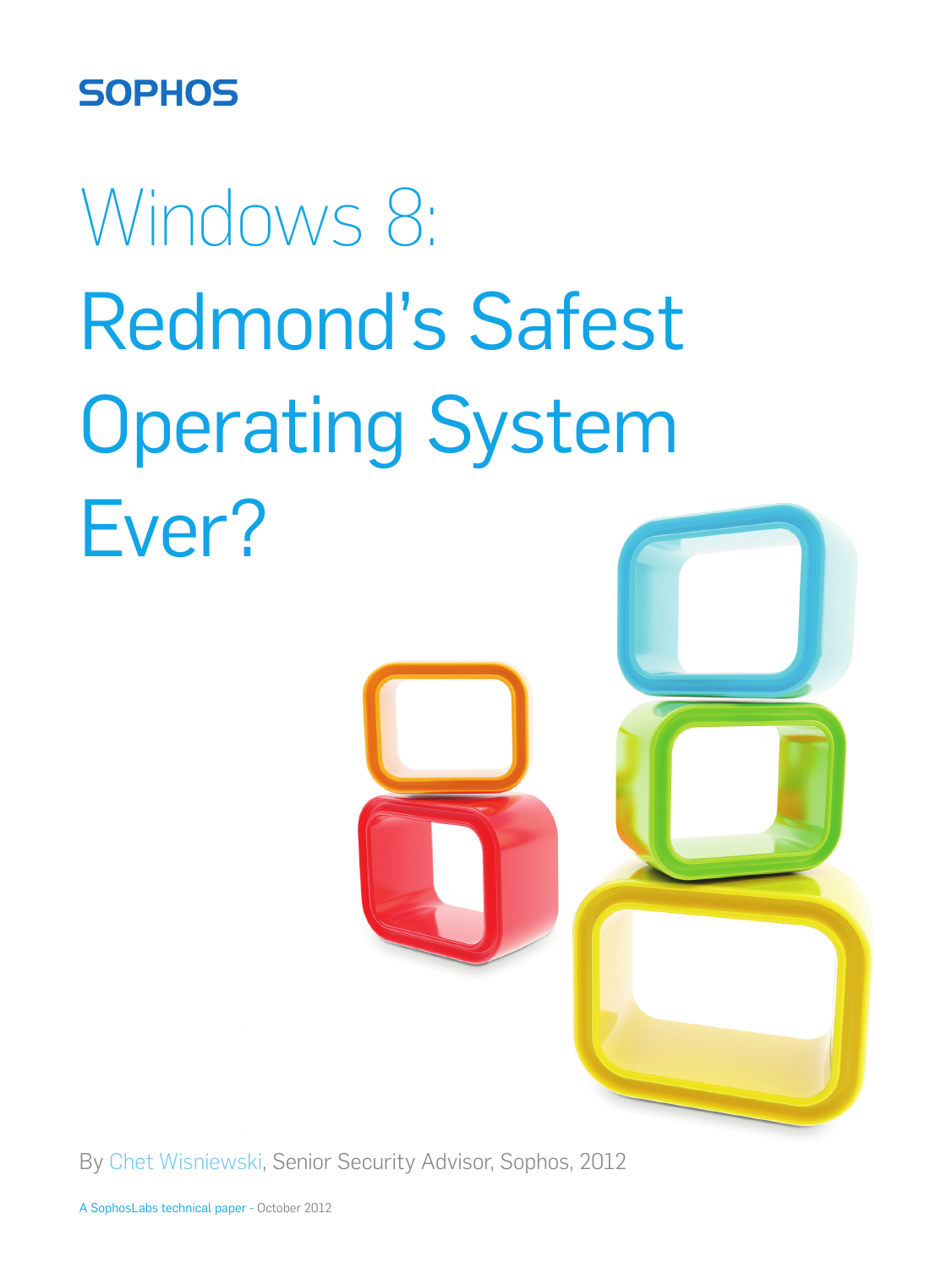With its Windows 8 operating system Microsoft has introduced sweeping changes to the desktop environment. While much of the discussion around Redmond's new operating system has been around the naming convention of its Modern UI interface and its touch-friendly tiles, it's equally helpful to examine Windows 8 from a security standpoint.

## Technology Features

### Secure Boot

The first feature owners of a new Windows 8 PC will benefit from is known as Secure Boot. All new PCs that are certified for Windows 8 must utilize the UEFI (Unified Extensible Firmware Interface) standard, rather than a traditional BIOS. UEFI must be configured to only launch boot loaders that are signed by trusted authorities. Vendors shipping Windows 8 certified machines will trust Microsoft's signature, but are not prohibited from including others or allowing end-users to import their own.

This change will go a long way towards ending traditional boot sector malware. Going back to the 1980s MBR-based viruses and other malware have been able to hide simply due to the fact they are able to load before the operating system. Whatever your opinion on how this may restrict operating system choice, ultimately, it's a win for security.

Immediately after Microsoft's boot loader is launched it will validate the signature of the Windows kernel and continue to the next new optional boot component, ELAM.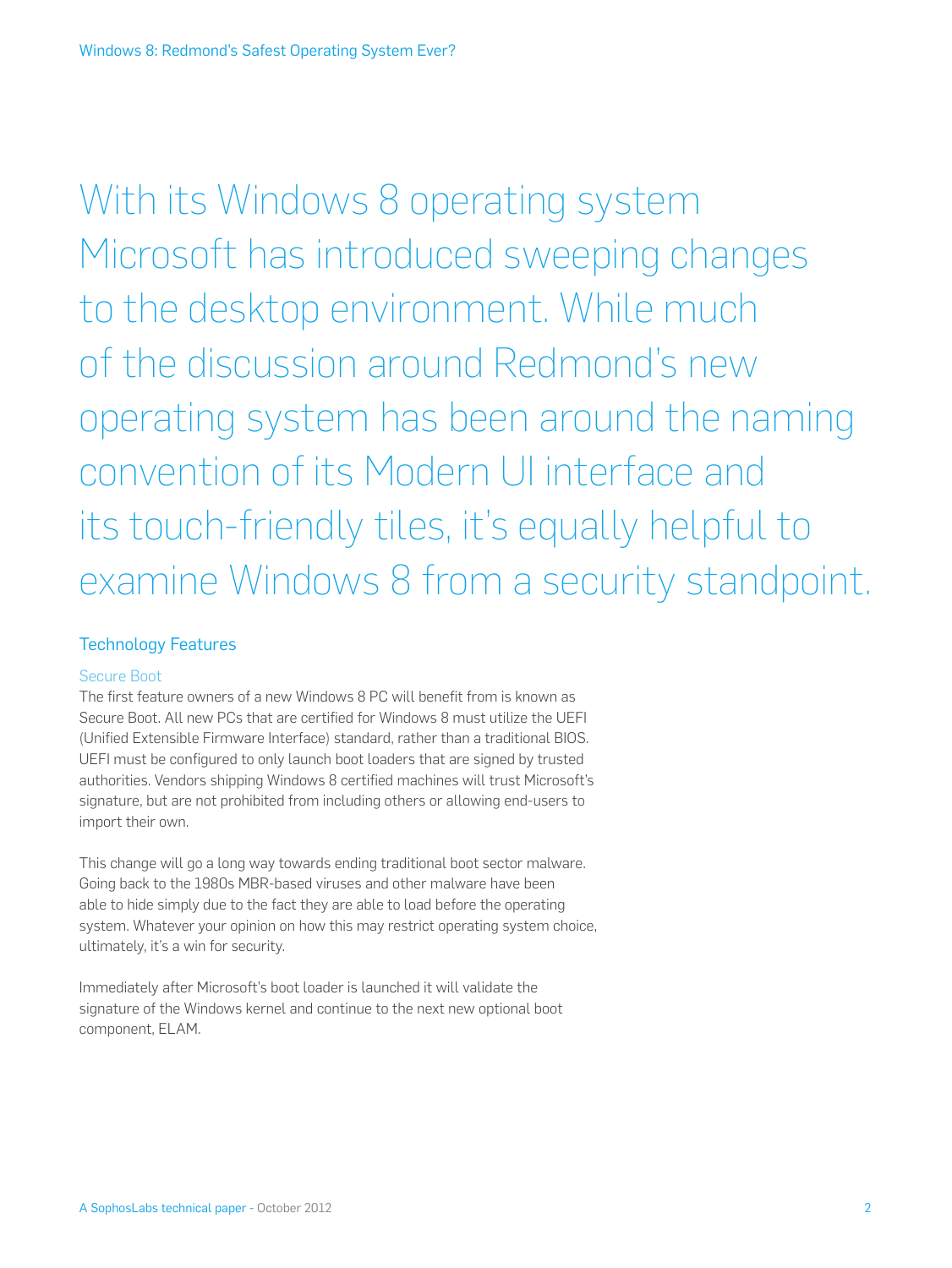ELAM (Early Load Anti Malware) is designed to enable security vendors to validate non-Windows components loaded during startup. In addition to the Windows kernel verifying that all boot driver signatures are valid, a bare-bones anti-malware engine may also be used to check drivers before they are loaded.

Exactly how effective the feature will be against today's sophisticated threats remains to be seen, but it's a step in the right direction, and could prove useful in rootkit cleanup (e.g. in preventing malicious components from being loaded).

The last new boot component is known as Measured Boot and requires the PC to have a Trusted Platform Module (TPM) which is also enabled. All components loaded during the boot process will record measurements, such as how long they took to initialize, to the TPM.

After the boot is complete the results can be sent to a trusted external entity to verify that only wanted code was executed and that it behaved in an expected manner. Few computers today ship with TPMs and this seems like it could be highly error-prone. It remains to be seen whether the benefit will outweigh the overhead, and additional cost.

Microsoft has also beefed up some of the more traditional exploit mitigation technologies introduced in Windows Vista and 7. Address space layout randomization (ASLR), data execution prevention (DEP) and heap randomization have all been updated to strengthen their protection against buffer overflow and other stack-based attacks. For something nearly invisible to users, this should help to harden Windows against attacks.

#### User-Facing Features

So far all of the features we've evaluated have been "behind the scenes" work that shouldn't impact day-to-day users of Microsoft's latest OS. We will now explore how this new approach interacts with those users.

#### **SmartScreen**

SmartScreen, a technology Microsoft introduced in Internet Explorer 9, has now been expanded to cover all executables downloaded onto Windows 8 systems. SmartScreen is designed to take a checksum of an EXE and compare it to Microsoft's cloud database of known good and bad application checksums.

If the result is unknown, Microsoft will warn the user before execution that this program could be malicious and is of unknown provenance. Microsoft insists this feature protected millions of IE 9 users from harm, but I remain unconvinced.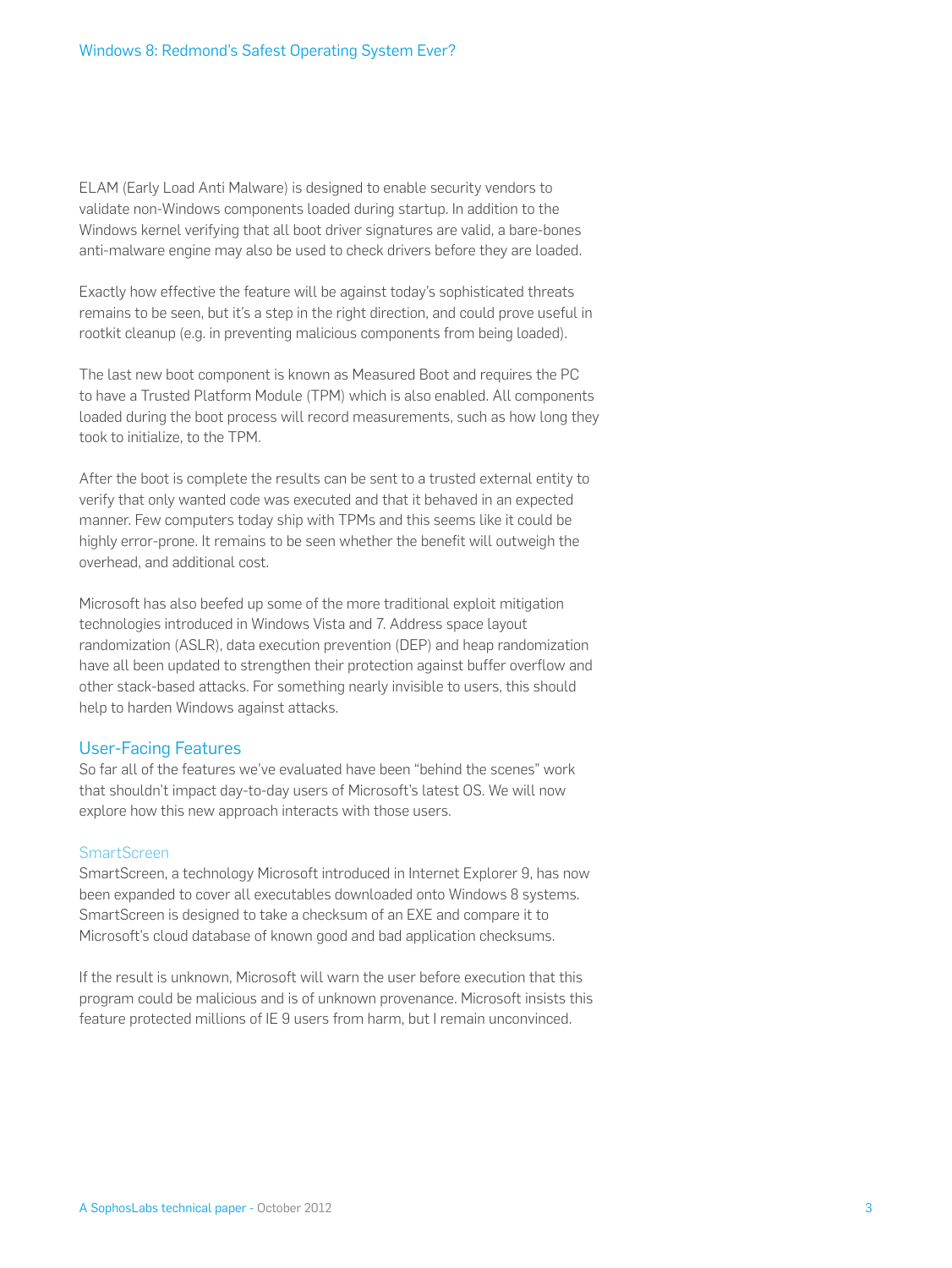In testing it reminded me of a constant false alarm that triggered scary messages frequently enough on innocent files that I learned to ignore the warnings and, occasionally, put myself in harm's way.

Consumers will be happy to hear that Microsoft is now including basic anti-virus protection courtesy of its Windows Defender tool. While most businesses require more comprehensive protection, not to mention centralized control, reporting and updating, home users will likely appreciate the basics being thrown in for no extra charge.

Microsoft's free home anti-virus product, Security Essentials, hasn't fared all that well in recent independent testing, but it should be good enough for most home users, and would likely stop freshly installed copies of Windows from being instantly compromised.

#### **DirectAccess**

DirectAccess was a nifty new VPN solution when first added to Windows 7, with one problem. It required IPv6 to operate, resulting in almost zero adoption. Windows 8 is taking another crack at it, but this time with IPv4 support.

The concept of an always-on VPN is a good one and could likely go a long way towards protecting corporate users who frequently get online at unsecured WiFi hotspots at airports, hotels and coffee shops.

#### Windows To Go

Another security effort aimed at mobile users in enterprise environments is Windows To Go. This feature allows an enterprise licensed Windows 8 user to take their entire desktop with them on a USB memory stick.

It appears that Windows To Go is intended to go head to head with virtual desktop initiatives (e.g. booting from your PC from any PC that supports USB booting). Access to hard disks and other potentially dangerous peripherals is disabled when in To Go mode, but all of your files, preferences and programs are there for your convenience.

I could certainly see this being a safer option for companies who want employees to be able to connect from home PCs without opening up VPN access to untrusted home computers.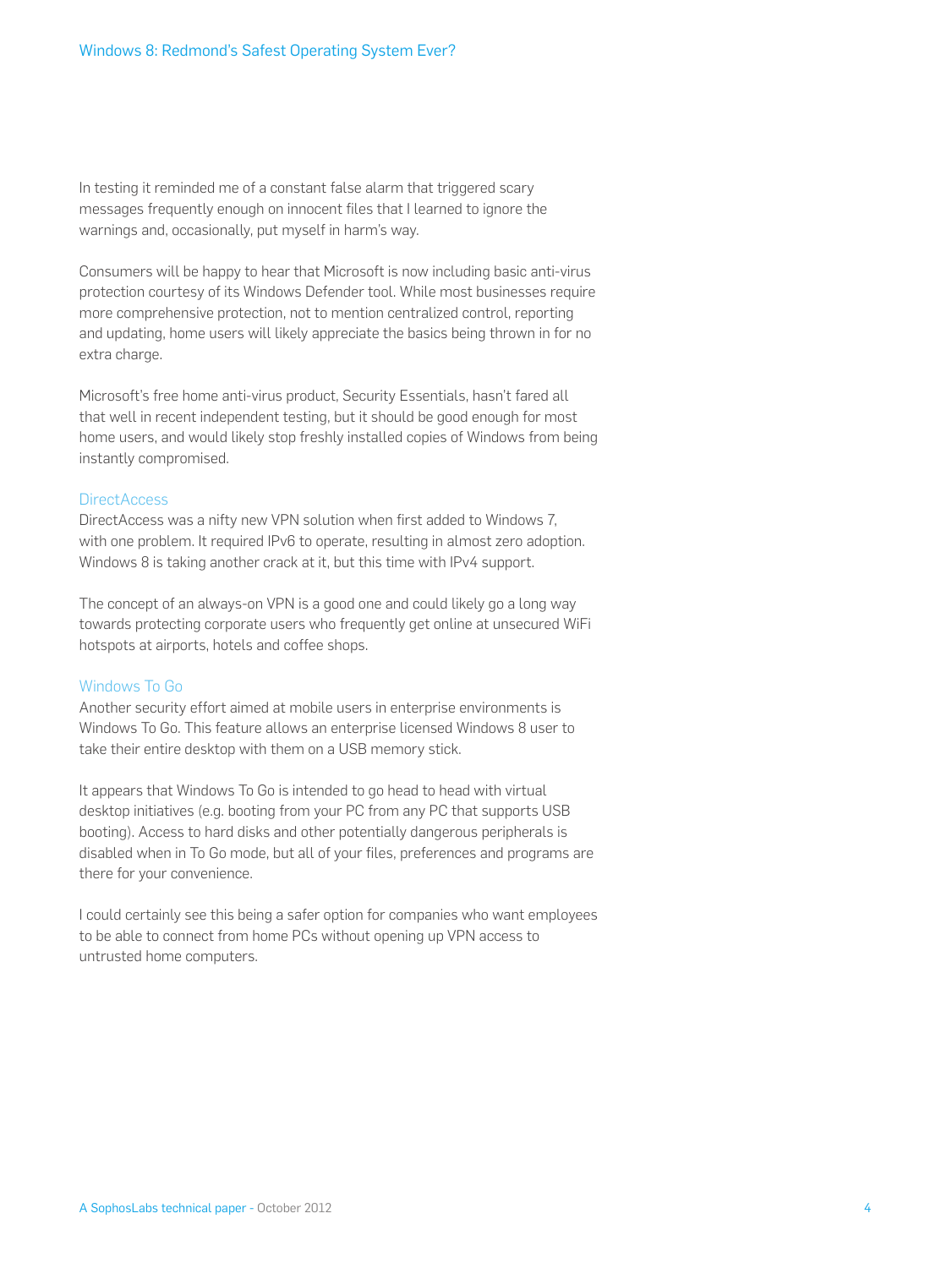#### Modern User Interface

Last, but not least, is the much discussed Modern Interface and associated security features. Modern is based on the App Store concept that Apple pioneered with iOS. All applications (with one caveat) must be installed directly from Microsoft and must meet Microsoft's privacy and safety standards.

Walled gardens sound good, but the devil is in the details especially when you compare Apple's approach with that of Google. Google Play has evolved into a safer world, but it has been plagued with many more issues that seem to result from Google trying to exercise less control and offer a more open playing field.

Enterprise environments will have the option to load their own trusted certificate onto devices that will allow side-loading of applications. This is similar to iOS and is far more controlled than the tick-box approach that allows for a wild West of unknown applications being loaded on Android.

When applications are viewed in Microsoft's store a granular list of requested permissions is available, similar to what is seen on Android devices.

This list, however, is only available if you select the Details tab. There is no prompting to raise awareness of this privacy feature. This may be a good thing as asking users to make decisions too frequently leads to the "always saying yes" problem that plagues SmartScreen, but it would be beneficial if the permissions appeared on the default installation screen rather than hidden behind a tab.

#### IE 10

Windows 8 introduces a new dual personality version of Internet Explorer 10. While IE is largely unchanged in "Desktop" mode, it operates in a far more limited mode when used as a Modern UI application.

The Modern UI IE eschews support for plugins, with the rare exception of a whitelist that allows Adobe Flash (which is native to IE 10) to execute on a Microsoft managed list of sites. With that comes the inability to patch when Adobe announces their availability as users will need to wait for a Microsoft update rollup. Enterprises that require Java or other proprietary plugins will find, in most cases, they will need to use Desktop mode, erasing most of the advantages offered by the Modern UI.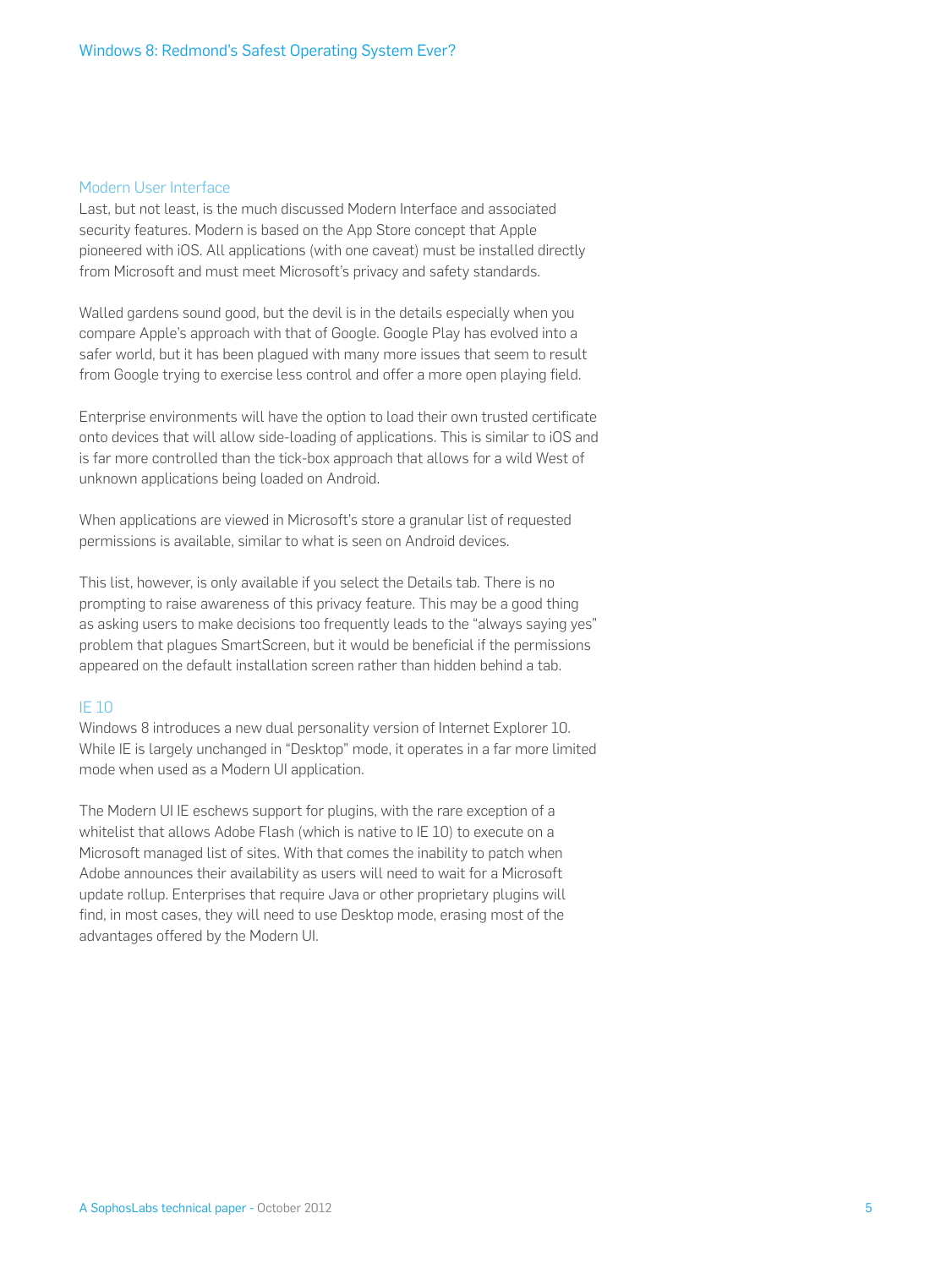Another problem with the Modern UI version of IE is that it hides the location bar when surfing. While hiding the location bar may make the user experience more seamless, eliminating the visual indicators they depend on to determine if a site is encrypted (e.g. padlocked, verifying the address of the site they believe they're on), could make it harder for users to protect themselves from online harm such as phishing.

All applications that use the Modern UI are required to operate within a sandbox. This limits the attack surface and largely prevents applications from interfering with or attacking other applications on the system.

Microsoft is limiting access to Application Programming Interfaces (APIs) to only those explicitly declared in an application's manifest file. This will prevent applications with vulnerabilities from being exploited to steal confidential information or access system resources their authors never intended.

An extension of this concept is what Microsoft refers to as contracts. Applications are allowed to declare they are a source or destination of information for other Modern apps. For example the Twitter app might declare an inbound contract for social messaging. This would allow a photo app to send a picture to the Twitter app for sharing purposes.

Apple does not allow applications to reach outside of their sandboxes, nor to interact with other applications. Microsoft is certainly increasing the attack surface by allowing applications to talk to one another, albeit through a restrictive interface. It remains to be seen whether this is a tactical advantage or a security mistake.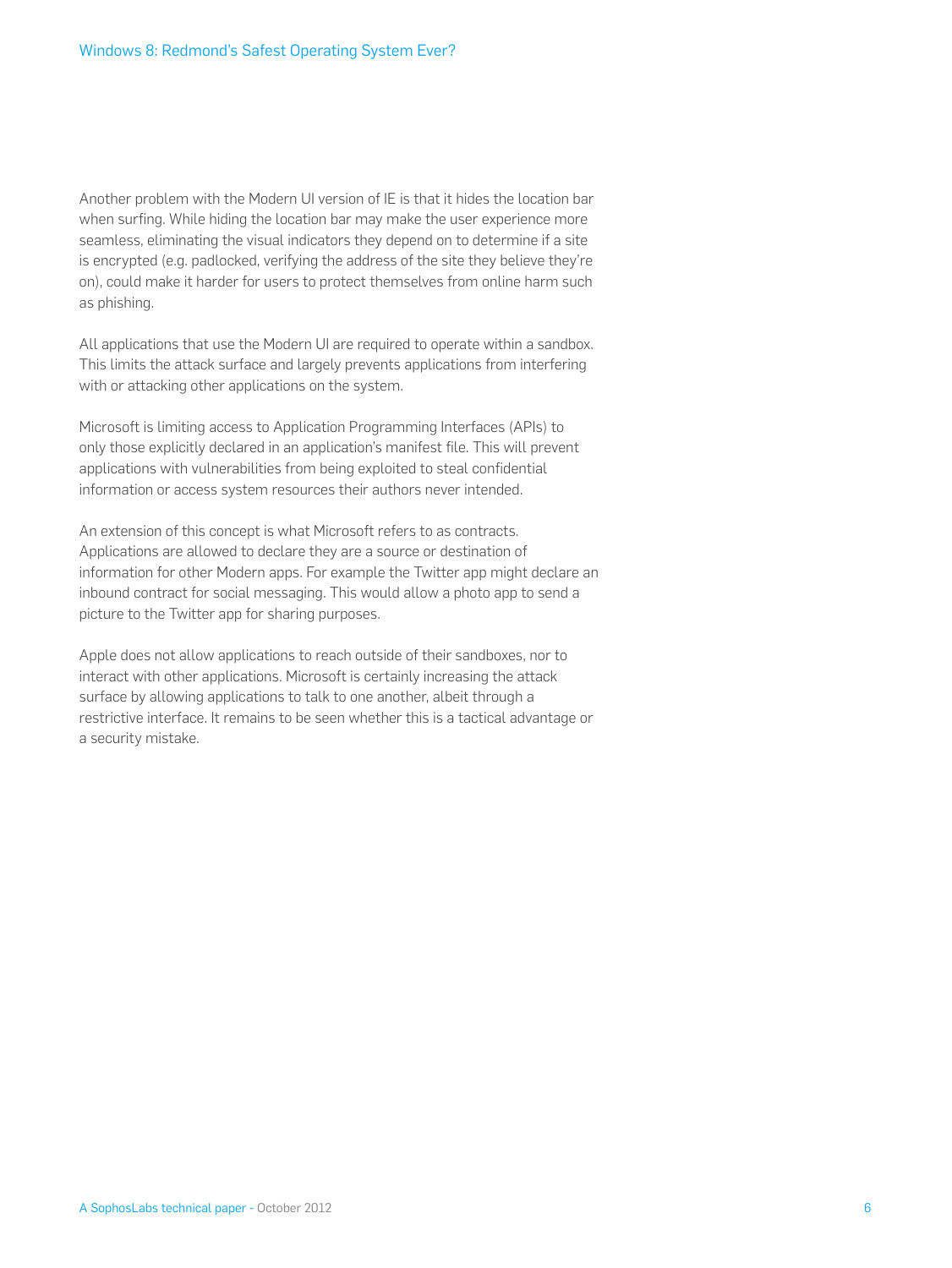# The Safest Windows Ever

In summary, Windows 8 isn't blazing any innovative trails into a perfectly secure future; still, it offers improvements that can and will lead to a safer Windows experience. I don't see anything (other than the new IE interface) that truly concerns me.

The big question that remains is this: will enterprises with their investment in training and legacy hardware embrace an entirely new user interface so soon on the heels of Windows 7 deployments? I don't think the incremental improvements in security will sway this decision, but there is no doubt that this is the safest Windows operating system ever.